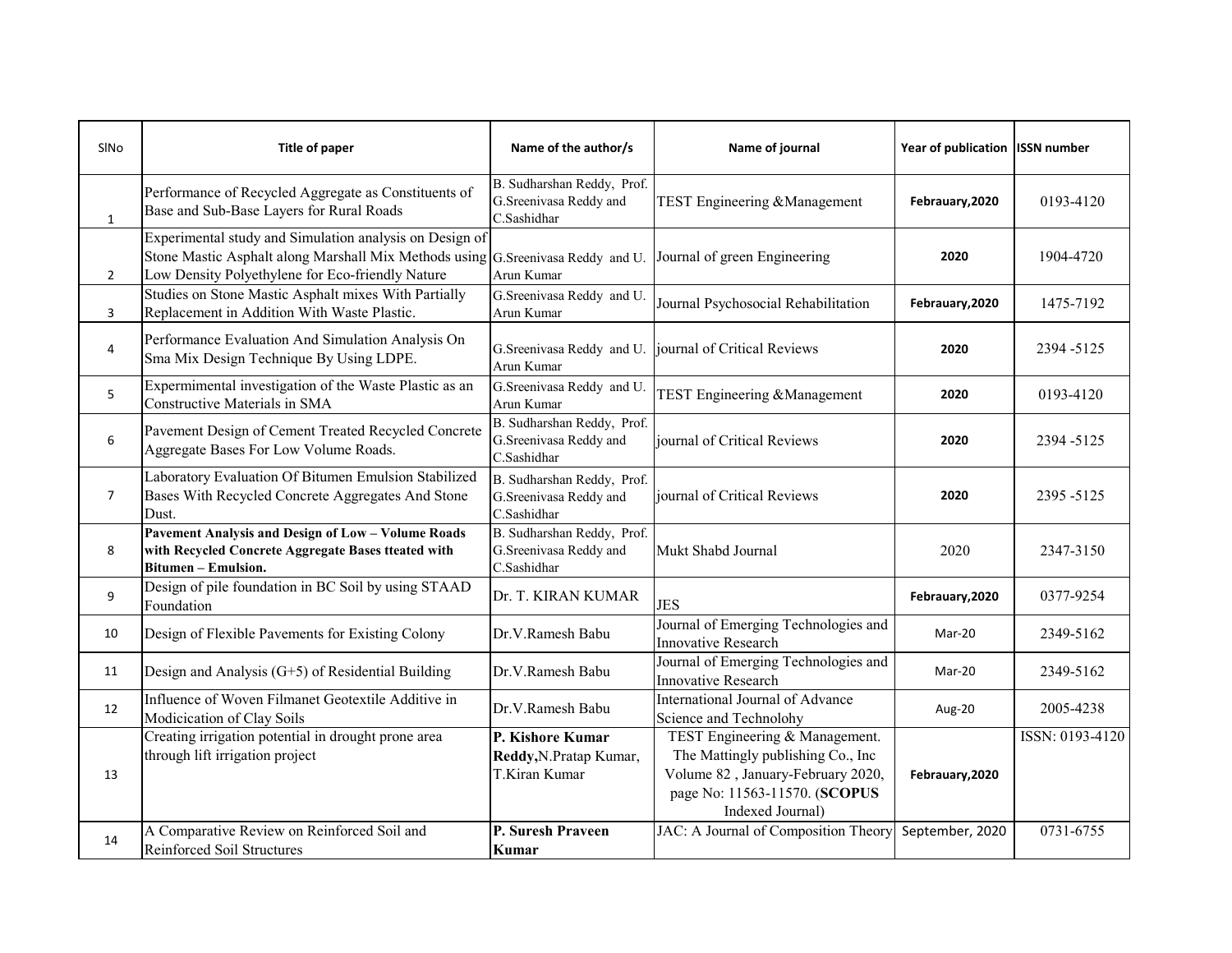| 15 | Influence of Coir on Saturated Soils using Triaxial Test                                                    | P. Suresh Praveen<br>Kumar                                                                          | International Journal of Innovative<br>Research in Technology (IJIRT)                   | September, 2020 | 2349-6002       |
|----|-------------------------------------------------------------------------------------------------------------|-----------------------------------------------------------------------------------------------------|-----------------------------------------------------------------------------------------|-----------------|-----------------|
| 16 | Study on Fibre Reinforced Soil                                                                              | P. Suresh Praveen<br>Kumar                                                                          | International Journal of Innovative<br>Research in Technology (IJIRT)                   | September, 2020 | 2349-6002       |
| 17 | Stabilisation Of Black Cotton Soil With Human Hair<br>Fiber                                                 | P. Rajendra Kumar & S.<br>Kamiya                                                                    | Mukt Shabd Journal                                                                      | 2020            | 2347-3150       |
| 18 | Behaviour of a new concrete composition with jaggery as<br>admixture                                        | Dr.V.Giridhar, P.<br>Rajendra Kumar, P.<br>Kishore Kumar Reddy                                      | International Journal of Innovative<br>Technology and Exploring Engineering<br>(IJITEE) | 2019            | 2278-3075       |
| 19 | "An Experimental Behavior of Sand Clay Mixture                                                              | Dr. V. Giridhar, P. Suresh<br>Praveen Kumar and<br>G.Jagadessh                                      | Journal of Emerging Technologies and<br>Innovative Research                             | $Jun-19$        | 2349-5162       |
| 20 | Effect of CBR of Black Soils Reinforced with Polyster<br>Fiber                                              | Dr.V.Ramesh Babu                                                                                    | International Journal of Scientific<br>Research and Review                              | Jan-19          | 2279-543x       |
| 21 | Soil Stabilzation by using Banana Fibre                                                                     | Dr.V.Ramesh Babu                                                                                    | International Journal of Scientific<br><b>Research and Review</b>                       | Jan-19          | 2279-543x       |
| 22 | Stability of Analysis of Railway Embankmets "Case<br>Study of kadapa-Banglore line"                         | Dr.V.Ramesh Babu                                                                                    | Suraj Punj Journal for Multidisiplinary<br>Research                                     | Jan-19          | 2394-2886       |
| 23 | An Investigational Report on Causes , Effects and<br>Methods for Minimizing Delays in Construction Projects | Dr.V.Ramesh Babu                                                                                    | International Journal of Scientific<br>Research and Review                              | $Jan-19$        | 2279-543X       |
| 24 | Study of Partial Replacement of Fine Aggregate by<br>Jujube seed powder                                     | V. Ramesh Babu,<br>Y.Venkata Raghava, A.<br>Sreemantha Reddy,<br>T.S.Mohammed Gouse,<br>T.Raj Kumar | Journla of applied Sccience and<br>Computations                                         | $May-19$        | 1076-5131       |
| 25 | Study of Partila Replacement of Cement of Jujube seed<br>ash                                                | V. Ramesh Babu, N.Usha<br>Rani, Syeda misbah syed<br>ameer basha                                    | Journla of applied Sccience and<br>Computations                                         | May-19          | 1076-5131       |
| 26 | "Effect of CBR of Black Cotton Soils Reinforced wih<br>Polyster Fiber"                                      | Dr.V.Ramesh Babu                                                                                    | Internal Journal of Research                                                            | May-19          | 2236-6124       |
| 27 | Soil Stabilisation Technique Using Black Cotton Soil and Kamiya & Dr. V. Ramesh<br>Human Hair Fiber         | P. Rajendra Kumar, S.<br>Babu                                                                       | <b>JETIR</b>                                                                            | 2019            | ISSN: 2349-5162 |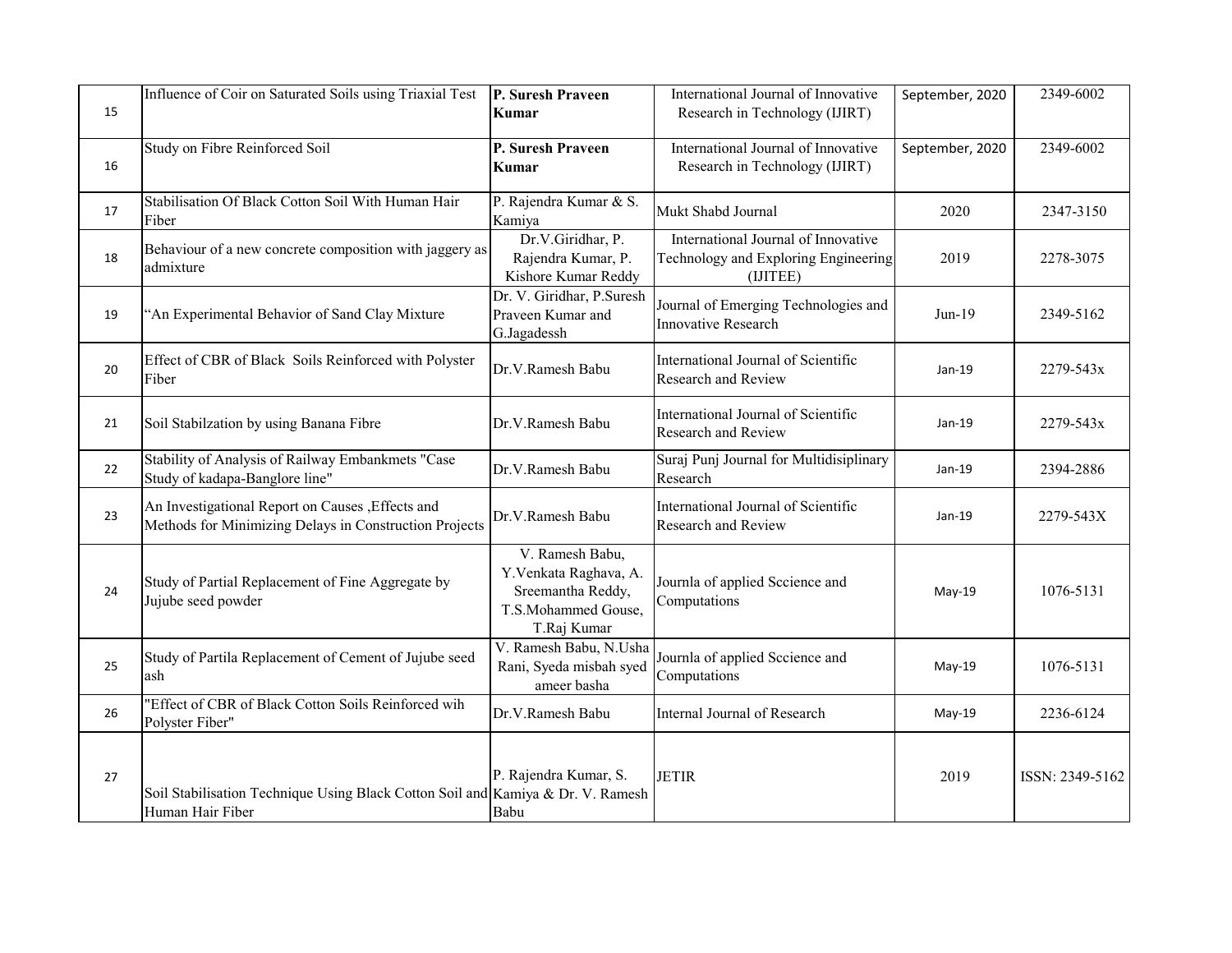| 28 | Regression analysis of compressional and shear strength<br>on Bethamcherla marble stone aggregate        | V. Ramesh Babu, Dr, D<br>Jagan Mohan, B. Sravani                | International journal of<br>scientific Research and<br>review (IJSRR) (UGC Ref. NO.<br>63179)                         | 2018 | 2279-543X |
|----|----------------------------------------------------------------------------------------------------------|-----------------------------------------------------------------|-----------------------------------------------------------------------------------------------------------------------|------|-----------|
| 29 | HCL acid spilt tensile behaviour on Bethamcherla<br>marble stone aggregate                               | V. Ramesh Babu, Dr, D<br>Jagan Mohan, B. Sravani                | International journal of<br>scientific Research and<br>review (IJSRR) (UGC Ref. NO.<br>63179                          | 2018 | 2279-543X |
| 30 | Torsion behaviour on Bethamcherla marble stone<br>aggregate                                              | V. Ramesh Babu, Dr, D<br>Jagan Mohan, Dr. C.<br>Sasidhar        | International Journal of Technical<br>Innovation in Modern Engineering &<br>Science (IJTIMES) (UGC Ref. NO.<br>47719) | 2018 | 2455-2585 |
| 31 | Regression analysis of compressional and tension on<br>Bethamcherla marble stone aggregate               | V. Ramesh Babu, Dr, D<br>Jagan Mohan, B. Sravani                | International journal of<br>scientific Research and<br>review (IJSRR) (UGC Ref. NO.<br>63179)                         | 2018 | 2279-543X |
| 32 | Regression analysis of compressional and shear on<br>Bethamcherla marble stone aggregate                 | V. Ramesh Babu, Dr, D<br>Jagan Mohan, B. Sravani                | International journal of<br>scientific Research and<br>review (IJSRR) (UGC Ref. NO.<br>63179)                         | 2018 | 2279-543X |
| 33 | Regression analysis of compressional and flexure on<br>Bethamcherla marble stone aggregate               | V. Ramesh Babu, Dr, D<br>Jagan Mohan, B. Sravani                | Journal of Applied Science and<br>Computations (JASC) (UGC Ref. NO.<br>41238)                                         | 2018 | 1076-5131 |
| 34 | Wave transformation through sumergged rigid and<br>flexible vegitation process                           | Kishore Kumar Reddy.P.<br>Munni Reddy. MG, Jaya<br>kumar seelam | International Journal of Technical<br>Innovation in Modern Engineering &<br>Science (IJTIMES) (UGC Ref. NO.<br>47719) | 2018 | 2455-2585 |
| 35 | Soil stabilisation by using Banana fiber                                                                 | V. Ramesh Babu                                                  | International journal of<br>scientific Research and<br>review (IJSRR) (UGC Ref. NO.<br>63179)                         | 2018 | 2279-543X |
| 36 | Effect of CBR of black cotton soils reinforced with<br>polyester fiber                                   | V. Ramesh Babu                                                  | International journal of<br>scientific Research and<br>review (IJSRR) (UGC Ref. NO.<br>63179)                         | 2018 | 2279-543X |
| 37 | Analysis of pile foundation of an under ground buliding<br>under the influence of tunnel using PLAXIS 3D | Dr.T.kiran kumar, S<br>Chinnaya                                 | Journal of Emerging Technologies and<br>Innovative Research (JETIR) (UGC<br>Ref. NO. 63975)                           | 2018 | 2349-5162 |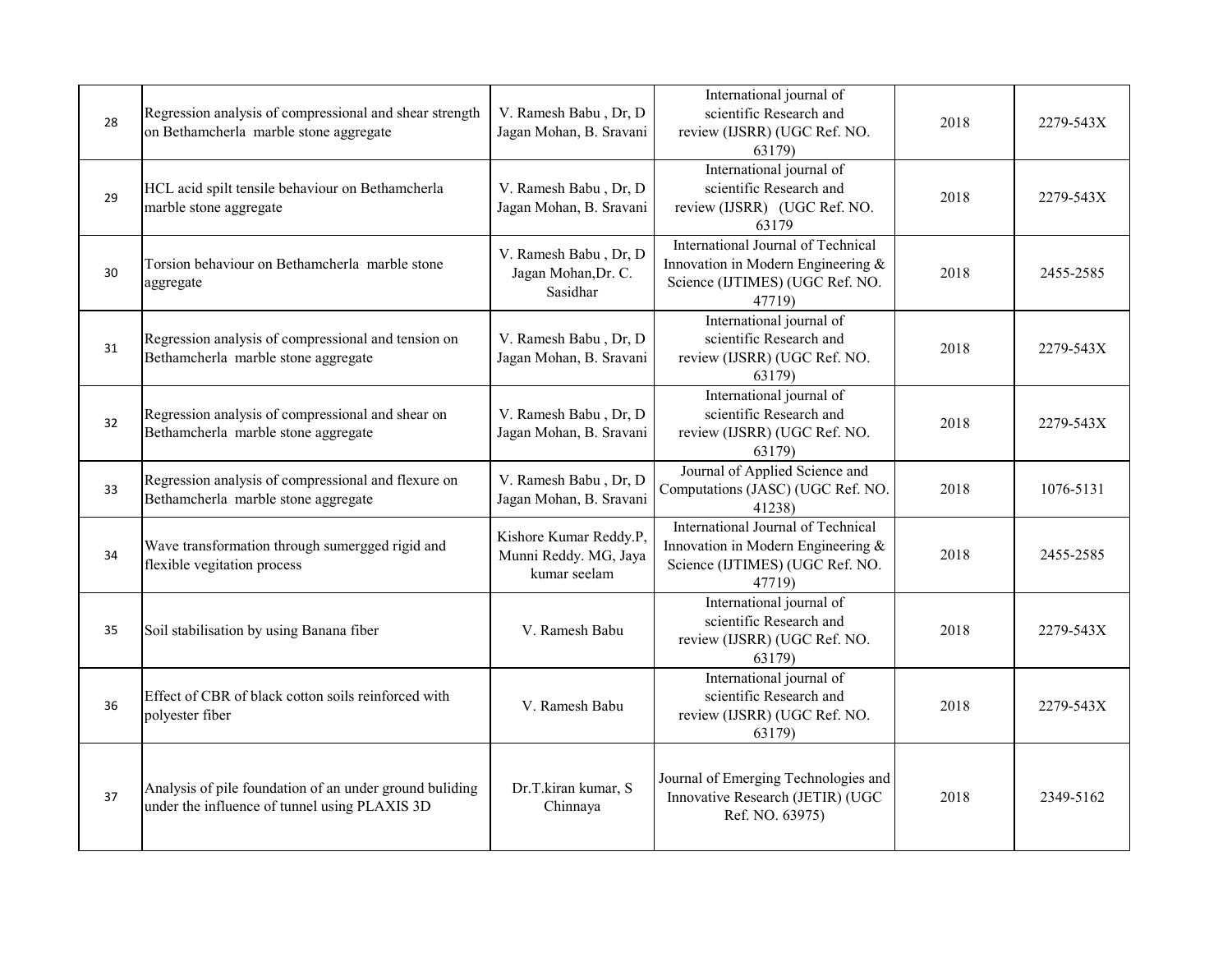| 38 | Effect of PH on shear strenght behaviour of expansive<br>soil                                                  | Dr.G.Sreenivasa Reddy,<br>C.lakshmi Praveena                                                | Journal of Emerging Technologies and<br>Innovative Research (JETIR) (UGC<br>Ref. NO. 63975)                                                   | 2018      | 2349-5162 |
|----|----------------------------------------------------------------------------------------------------------------|---------------------------------------------------------------------------------------------|-----------------------------------------------------------------------------------------------------------------------------------------------|-----------|-----------|
| 39 | Flexure behaviour on Bethamcherla marble stone aggregate                                                       | V. Ramesh Babu, Dr, B.<br>Ramesh Babu,<br>Dr.C.Sashidhar                                    | International Journal of Technical<br>Innovation in Modern Engineering &<br>Science (IJTIMES) (UGC Ref. NO.<br>47719)                         | 2018      | 2455-2585 |
| 40 | Some key challenges & area of smart cities in India: case study<br>on one of the smart city in Telangana state | Dr.T.kiran kumar,<br>P. Sreenivasa Rao                                                      | Global Journal Of Engineering Science<br>And Researches (GJESR) (UGC Ref.<br>NO. 64316)                                                       | 2018      | 2348-8034 |
| 41 | Regression analysis of compressional and torsional shear<br>strength on Bethamcherla marble stone aggregate    | V. Ramesh Babu, Dr, D<br>Jagan Mohan, B. Sravani                                            | Journal of Applied Science and<br>Computations (JASC) (UGC Ref. NO.<br>41238)                                                                 | 2018      | 1076-5131 |
| 42 | Experimental study by of soil mixed with Guar Gum a<br>bio Enzyme - (case study)                               | Gujjala Kullayappa,<br>Suresh Praveen kumar.P                                               | International Research Journal of<br>Engineering and Technology (IRJET)                                                                       | 2018      | 2395-0056 |
| 43 | A study of ANN program for prediciton of california<br>Bearing ratio of fine- Grained soils                    | Vasu. Nagamalli, Suresh<br>Praveen Kumar.p                                                  | International Journal of Science and<br>Research (IJSR)                                                                                       | 2018      | 2319-7064 |
| 44 | Experimental investigations of electrical resistivity of<br>different field soils                              | Dr. T Kiran Kumar, P.<br>Suresh Praveen Kumar, K<br>Padmavathamma                           | <b>IOSR Journal of Mechanical and Civil</b><br>Engineering (IOSR-JMCE)                                                                        | 2018      | 2278-1684 |
| 45 | Experimental investigations of electrical resistivity of<br>different field soils                              | P. Suresh Praveen<br>Kumar, K<br>Padmavathamma                                              | <b>IOSR Journal of Mechanical and Civil</b><br>Engineering (IOSR-JMCE)                                                                        | 2018      | 2278-1684 |
| 46 | An experimental study on bentonite and quarry dust<br>mixture to use as land fill liner                        | Dr.V.Giridhar, S Dharani                                                                    | SSRG International Journal of Civil<br>Engineering (SSRG-IJCE)                                                                                | 2018      | 2348-8352 |
| 47 | Split Tensile Strength Behaviour of Bethamcherla<br>marble stone aggregate                                     | V. Ramesh Babu, Dr, D.<br>Jagan Mohan, B. Sravani                                           | International Journal of Research<br>(IIR)                                                                                                    | 2018      | 2236-6124 |
| 48 | Compression Behaviour on Bethamcherla marble stone<br>aggregate                                                | V. Ramesh Babu, Dr, D.<br>Jagan Mohan, B. Sravani                                           | International Journal of Research<br>(IIR)                                                                                                    | 2018      | 2236-6124 |
| 49 | A critical review on foundations in expasive soils                                                             | Dr. T Kiran Kumar,<br>Sruthi obulreddy                                                      | International Journal of Scientific<br>Development and Research (IJSDR)                                                                       | 2018      | 2455-2631 |
| 50 | Numerical modeliing of regular wave tank                                                                       | P. Kishore Kumar Reddy,<br>M.G. Muni Reddy, S.Jaya<br>Kumar, G.Ravi Kumar, T.<br>Appa Reddy | International Journal of Recent<br>Technology and Engineering (IJRTE),<br>Volume-7, Issue ICETESM, March<br>2019, pp: 01-03 Scopus(2018-2019) | Mar, 2019 | 2277-3878 |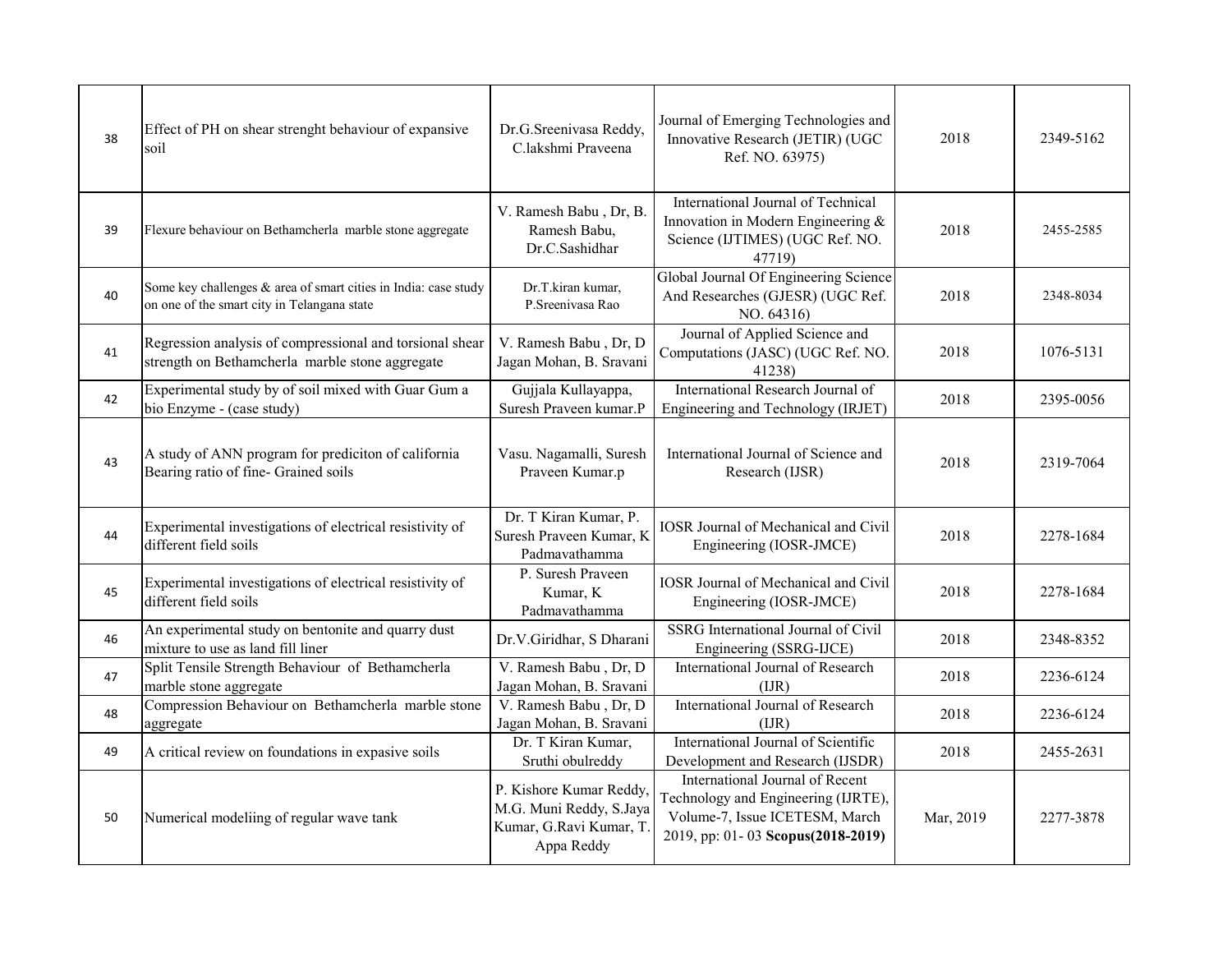| 51 | Wave Transformation through Submerged Rigid and<br><b>Flexible Vegetation Patches</b>                        | <b>Kishore Kumar</b><br>Reddy. P, Muni Reddy<br>M.G and Jayakumar<br>Seelam | International Journal of Technical<br>Innovation in Modern Engineering &<br>science(IJTIMES), Volume 04, Issue<br>12, December - 2018, pp: 436-441. | 2018 | e-ISSN: 2455-2585                                       |
|----|--------------------------------------------------------------------------------------------------------------|-----------------------------------------------------------------------------|-----------------------------------------------------------------------------------------------------------------------------------------------------|------|---------------------------------------------------------|
| 52 | A study on stablisation black cotton soil and red soil by<br>using PET plastic waste                         | P. Suresh Praveen Kumar,<br>A.Premadasu                                     | International Journal of Research (IJR)                                                                                                             | 2018 | 2236-6124                                               |
| 53 | Shear Behaviour on Bethamcherla marble stone<br>aggregate                                                    | V. Ramesh Babu, Dr, D<br>Jagan Mohan, B. Sravani                            | Suraj Punj Journal For<br>Multidisciplinary Research (SPJMR)                                                                                        | 2018 | 2394-2886                                               |
| 54 | Studies on strength characteristics of soil mix with Guar Gum                                                | P. Suresh Praveen<br>Kumar, Gujjala Kullayappa                              | International Journal of Science and<br>Research (IJSR)                                                                                             | 2018 | 2319-7064                                               |
| 55 | The effective study of black cotton soil using flyash $\&$<br>Geopolymer                                     | Dr.G.Sreenivasa Reddy,<br>V.Kasi Reddy                                      | International Journal of Science and<br>Research (IJSR)                                                                                             | 2018 | 2319-7064                                               |
| 56 | Strength characteristics of expansive soils using Epox resin &<br>Slity sand                                 | Dr.T.kiran kumar,<br>M.Bharath Kumar                                        | International Journal of Science and<br>Research (IJSR)                                                                                             | 2018 | 2319-7064                                               |
| 57 | Behaviour of foundation in layered soils                                                                     | Dr.T.kiran kumar, V.Sai<br>karthik Reddy                                    | International Journal of Science and<br>Research (IJSR)                                                                                             | 2018 | 2319-7065                                               |
| 58 | Effect of Betonite on compaction characteristics of soil                                                     | Dr.T.kiran kumar,<br>K.Padmavathamma                                        | International Research Journal of<br>Engineering and Technology (IRJET)                                                                             | 2018 | 2395-0056                                               |
| 59 | Impact of waste engine oil in concrete compaction                                                            | Dr.V.Giridhar                                                               | INTERNATIONAL JOURNAL OF<br><b>CURRENT ENGINEERING AND</b><br><b>SCIENTIFIC RESEARCH (IJCESR)</b>                                                   | 2018 | ISSN (PRINT):<br>2393-8374,<br>(ONLINE): 2394-<br>0697, |
| 60 | Effect CBR of Black cotton soil reinforced with recron fiber                                                 | P.Rajendra Kumar,<br>P.Archana                                              | Imperial Journal of Interdisciplinary<br>Research (IJIR)                                                                                            | 2018 | 2454-1362                                               |
| 61 | Behaviour of Black cotton soil with addition of sodium<br>carbonate & calcium carbonate                      | Dr.V.Giridhar, Shaik Basheer                                                | International Research Journal of<br>Engineering and Technology (IRJET)                                                                             | 2018 | 2395-0056                                               |
| 62 | Experimental study on partical replacement of fine aggregrate<br>with crumb rubber & cement with silica fume | Dr.V.Giridhar                                                               | International Journal of Emerging<br>Trends in Engineering and<br>Development (IJETED)                                                              | 2018 | 2249-6149                                               |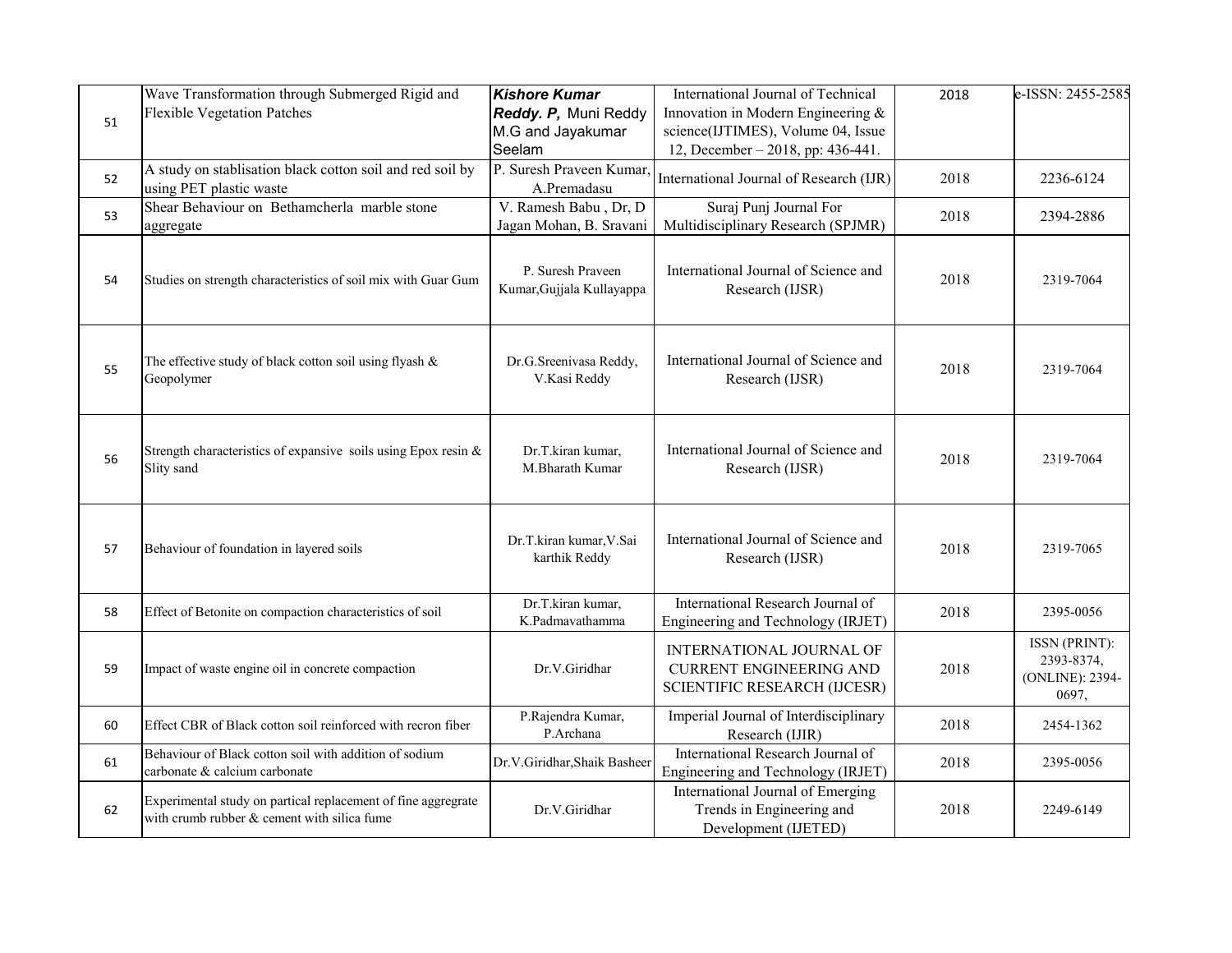| 63 | Flexure behaviour of concrete with Bamboo & steel<br>reinforcement                         | Dr.V.Giridhar                                                                                 | International Journal of Emerging<br>Trends in Engineering and<br>Development (IJETED)              | 2018       | 2249-6150     |
|----|--------------------------------------------------------------------------------------------|-----------------------------------------------------------------------------------------------|-----------------------------------------------------------------------------------------------------|------------|---------------|
| 64 | STRESS STRAIN BEHAVIOR OF SELF CURING<br><b>CONCRETE</b>                                   | V. SAI NEERAJA                                                                                | Internatioal Journal of Research (IJR)                                                              | OCT, 2018  | 2348-6848     |
| 65 | ANALYSIS AND DESIGN OF A COMMERCIAL<br>HUMAN BUILDING STRUCTURE BY USING E-<br><b>TABS</b> | V. SAI NEERAJA                                                                                | Internatioal Journal of Research (IJR)                                                              | OCT, 2018  | 2348-6848     |
| 66 | A STUDY ON UTILIZATION OF DEMOLISHED<br>CONCRETE WASTE FOR NEW CONSTRUCTION.               | V. SAI NEERAJA                                                                                | International Journal of Management,<br>Technology And Engineering (IJMTE)                          | June, 2019 | 2249-7455.    |
| 67 | Strength Characteristics of Expansive Soils using Eco-<br>Friendly Xanthan Gum             | Dr.G.Sreenivasa Reddy,<br>S. Naveena                                                          | International Journal of Science and<br>Research (IJSR)                                             | 2017       | 2319-7064     |
| 68 | Study on BC soil used as subgrade and treated with<br>Terrazyme-A Bio-Enzyme               | Dr.G.Sreenivasa Reddy                                                                         | International Research Journal of<br>Engineering and Technology (IRJET)                             | 2017       | 2395-0056     |
| 69 | Laboratory Study of BC Soil blended with Copper Slag<br>and Fly ash                        | P. Rajendra Kumar                                                                             | International Journal of Innovative<br>Research in Science, Engineering and<br>Technology (IJIRSET) | 2017       | 2319-8753     |
| 70 | Behaviour of Black cotton soil using soiltech MKIII polymer<br>as a stabilizer             | Dr.V.Giridhar,P. Suresh<br>Praveen Kumar, G. Naveena                                          | International Journal of Innovative<br>Research in Science, Engineering and<br>Technology (IJIRSET) | 2017       | 2319-8753     |
| 71 | A study on load carrying capacity of skirted foundation on soil                            | T.Prasanth, P.Rajendra<br>Kumar                                                               | International Journal of Science and<br>Research (IJSR)                                             | 2017       | 2319-7064     |
| 72 | Flood Hazard in Hyderabad                                                                  | Ch.Santosh kumar,<br>Ranjeet.p                                                                | International Journal of Innovative<br>Science And Research Technology                              | Jun-17     | IJISRTI7JU160 |
| 73 | Lime Pile Technique for the Improvement of Properties<br>of Clay Soil                      | Dr.G.Sreenivasa Reddy                                                                         | International Journal of Science and<br>Research (IJSR)                                             | 2016       | 2319-7064     |
| 74 | Design of four Phase Traffic Signal using Webster<br>Method                                | Dr.G.Sreenivasa<br>Reddy, B. Sudharshan<br>Reddy, M.S.Anantha<br>venkatesh, H.Sarath<br>Kumar | Elixier                                                                                             | 2016       | 2229-712X     |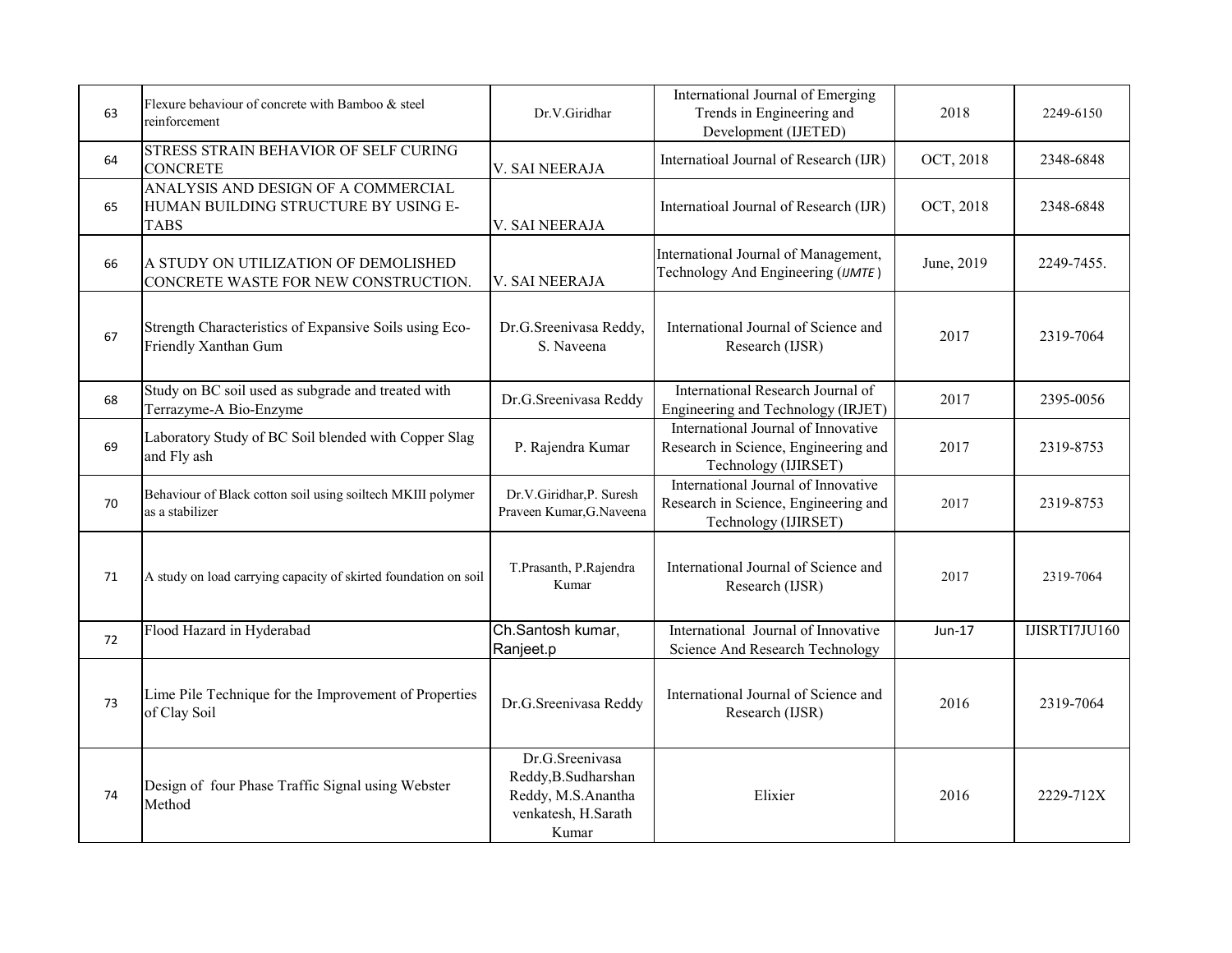| 75 | Quantification of Accidents and Suggested<br>Improvements             | Dr.G.Sreenivasa Reddy,<br>B.Sudharshan Reddy,<br>M.S.Anantha venkatesh,<br>Clifford Bean     | Elixier                                                                                | 2016 | 2229-712X |
|----|-----------------------------------------------------------------------|----------------------------------------------------------------------------------------------|----------------------------------------------------------------------------------------|------|-----------|
| 76 | Performance Evaluation of Flexible Pavement on<br>National Highway-18 | Dr.G.Sreenivasa Reddy,<br>B.Sudharshan Reddy,<br>M.S.Anantha venkatesh,<br>N.V.Hussain Reddy | Elixier                                                                                | 2016 | 2229-712X |
| 77 | Seismic Base Isolation with Geosynthetic Liner-Current<br>Research    | Dr.V.Giridhar,<br>P.RajendraKumar,<br>P. Suresh Praveen Kumar                                | International Journal of Emerging<br>Trends in Engineering and<br>Development (IJETED) | 2015 | 2249-6149 |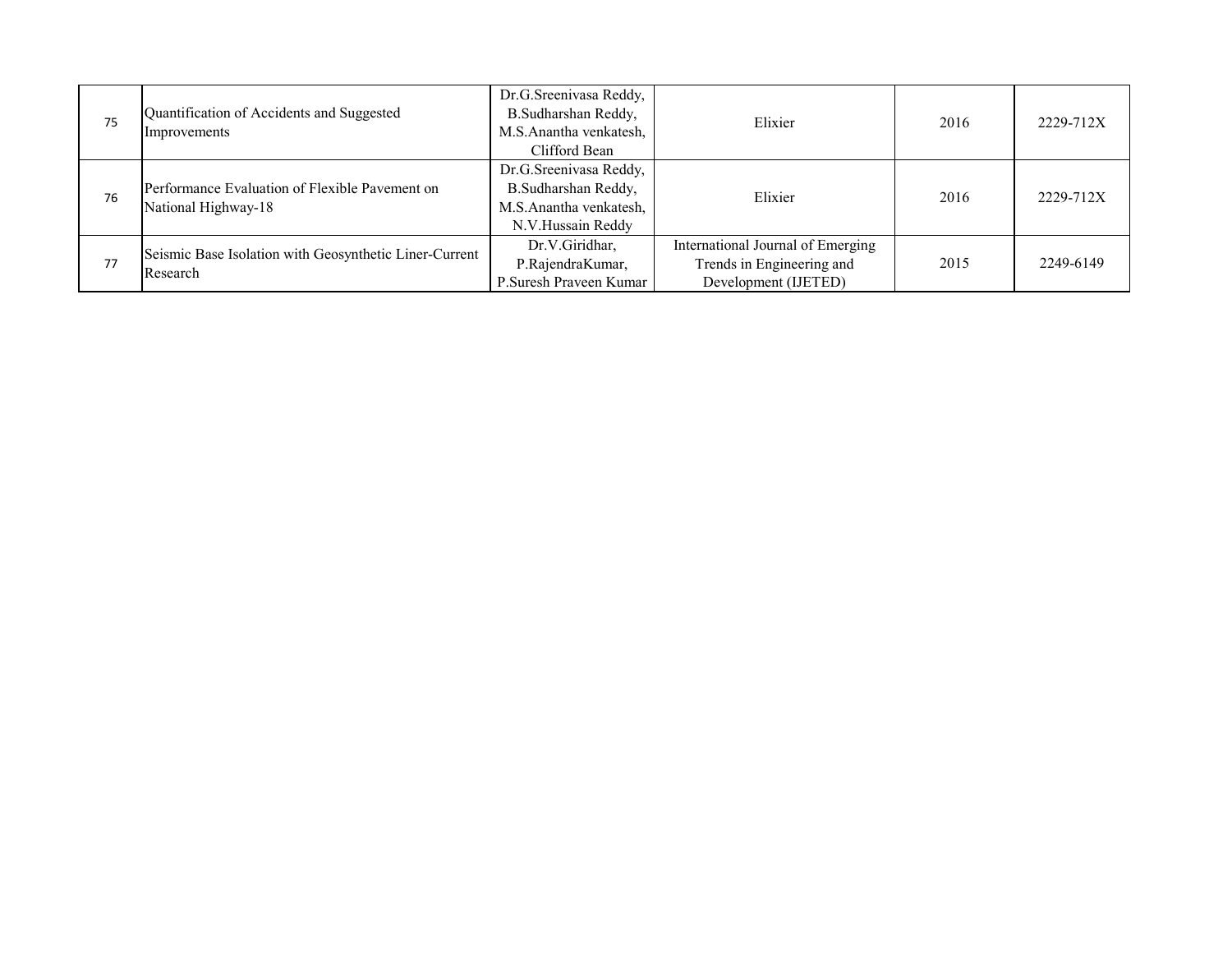**Link to the recognition in UGC enlistment of the Journal**

http://testmagzine.biz/index.php /testmagzine/article/view/3418

http://www.jgenng.com/

https://www.psychosocial.com/a

rticle/PR2020914/30666/ http://www.jcreview.com/fulltex

t/197-

1594045838.pdf?1616478303

http://testmagzine.biz/index.php

/testmagzine

http://www.jcreview.com/fulltex t/197-

1594281826.pdf?1616479939

http://www.jcreview.com/fulltex

t/197-

1594219370.pdf?1616480089

http://shabdbooks.com/

https://jespublication.com/index.

php

www.jetir.org

www.jetir.org

www.ijast.com

http://testmagzine.biz/index.php

/testmagzine/article/view/2707

http://jctjournal.com/gallery/15 sept-2020.pdf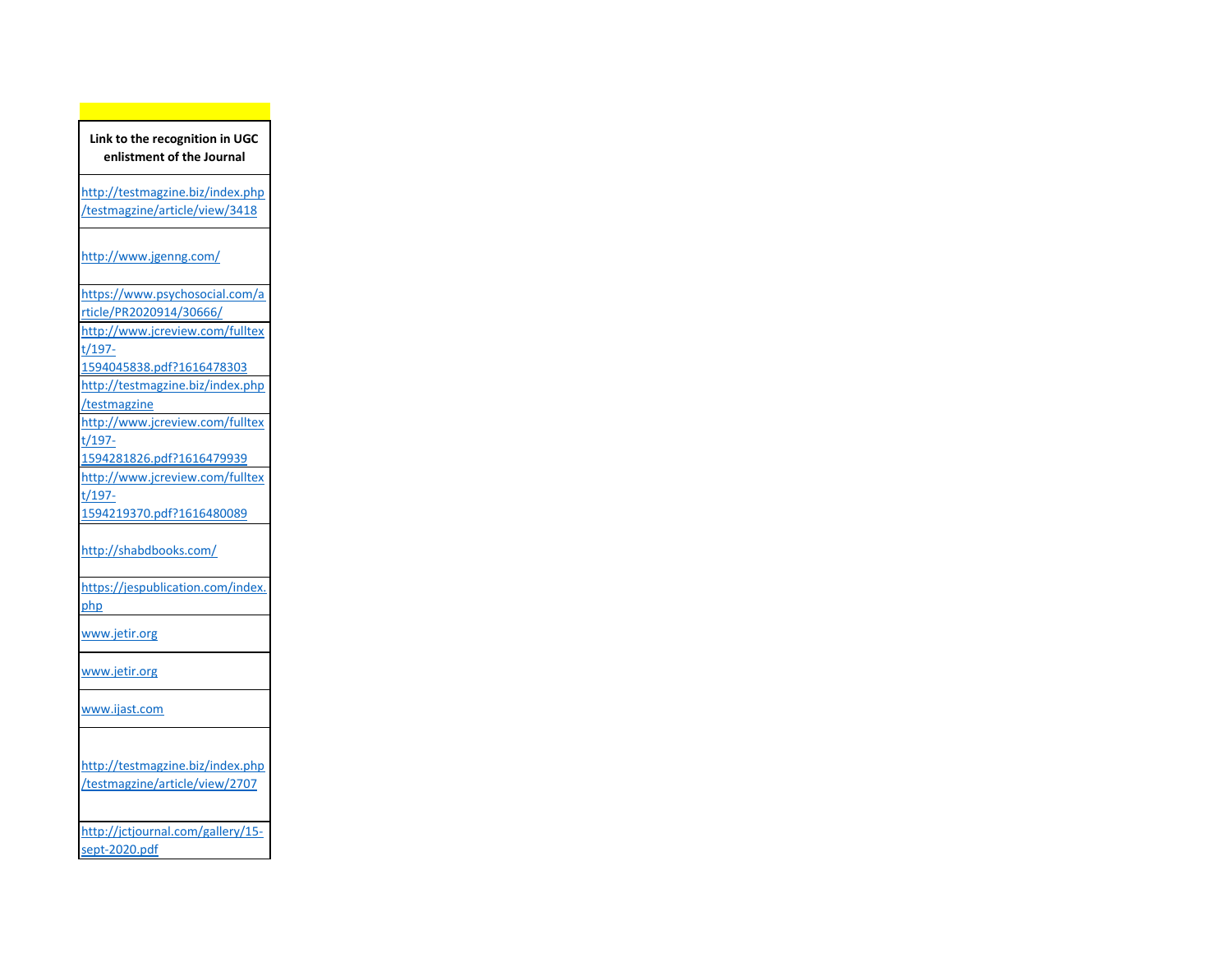http://www.ijirt.org/master/publ ishedpaper/IJIRT150301\_PAPER. pdf http://ijirt.org/master/published

paper/IJIRT150306\_PAPER.pdf

http://shabdbooks.com/

https://www.ijitee.org/

http://www.jetir.org/papers/JETI R1907V09.pdf

http://www.dynamicpublisher.or g/gallery/95-ijsrr-d1347.f.pdf

http://www.dynamicpublisher.or g/gallery/96-ijsrr-d1348.f.pdf

http://www.spjmr.com/gallery/1 5-spjmr-636.f.pdf

http://www.dynamicpublisher.or g/gallery/94-ijsrr-d1346.f.pdf

https://app.box.com/s/ia8b6ix59 9ae5rb1tsrs33s7yvdjorf0

https://app.box.com/s/lwetq6ut 4jq73inw47fsxj652gjclhh9

www.ijrpublisher.com

http://jetir.org/?gclid=Cj0KCQjw8 fr7BRDSARIsAK0Qqr47MnmcWLc 9Etc7L2b3D-C3I86XxBntF7nnLnQ7SclYDp7N3

5AvNuMaAovgEALw\_wcB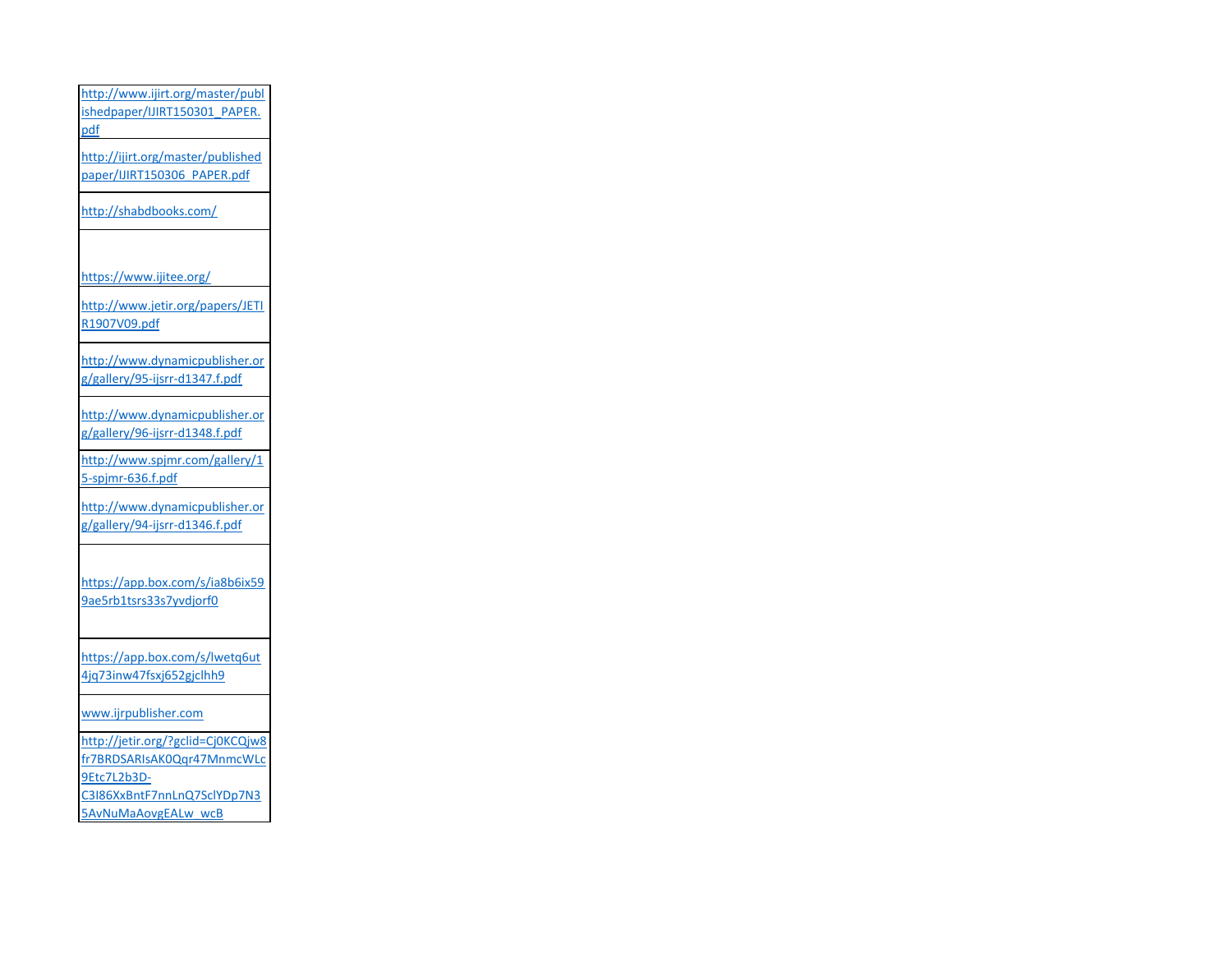| http://www.ijsrr.org/            |  |
|----------------------------------|--|
|                                  |  |
|                                  |  |
|                                  |  |
| http://www.ijsrr.org/            |  |
|                                  |  |
|                                  |  |
|                                  |  |
| http://ijtimes.com/              |  |
|                                  |  |
|                                  |  |
|                                  |  |
| http://www.ijsrr.org/            |  |
|                                  |  |
|                                  |  |
|                                  |  |
| http://www.ijsrr.org/            |  |
|                                  |  |
| http://www.j-asc.com/            |  |
|                                  |  |
|                                  |  |
|                                  |  |
| http://ijtimes.com/              |  |
|                                  |  |
|                                  |  |
|                                  |  |
| http://www.ijsrr.org/            |  |
|                                  |  |
|                                  |  |
|                                  |  |
| http://www.ijsrr.org/            |  |
| http://www.jetir.org/openaccess. |  |
| php?gclid=Cj0KCQiApaXxBRDNAR     |  |
| IsAGFdaB-x-Ju-                   |  |
| wifqMyrP3mJEmyd0jHmQObB lp       |  |
| z CztPK51rHNBRI9mCRNkaAj7m       |  |
| EALw wcB                         |  |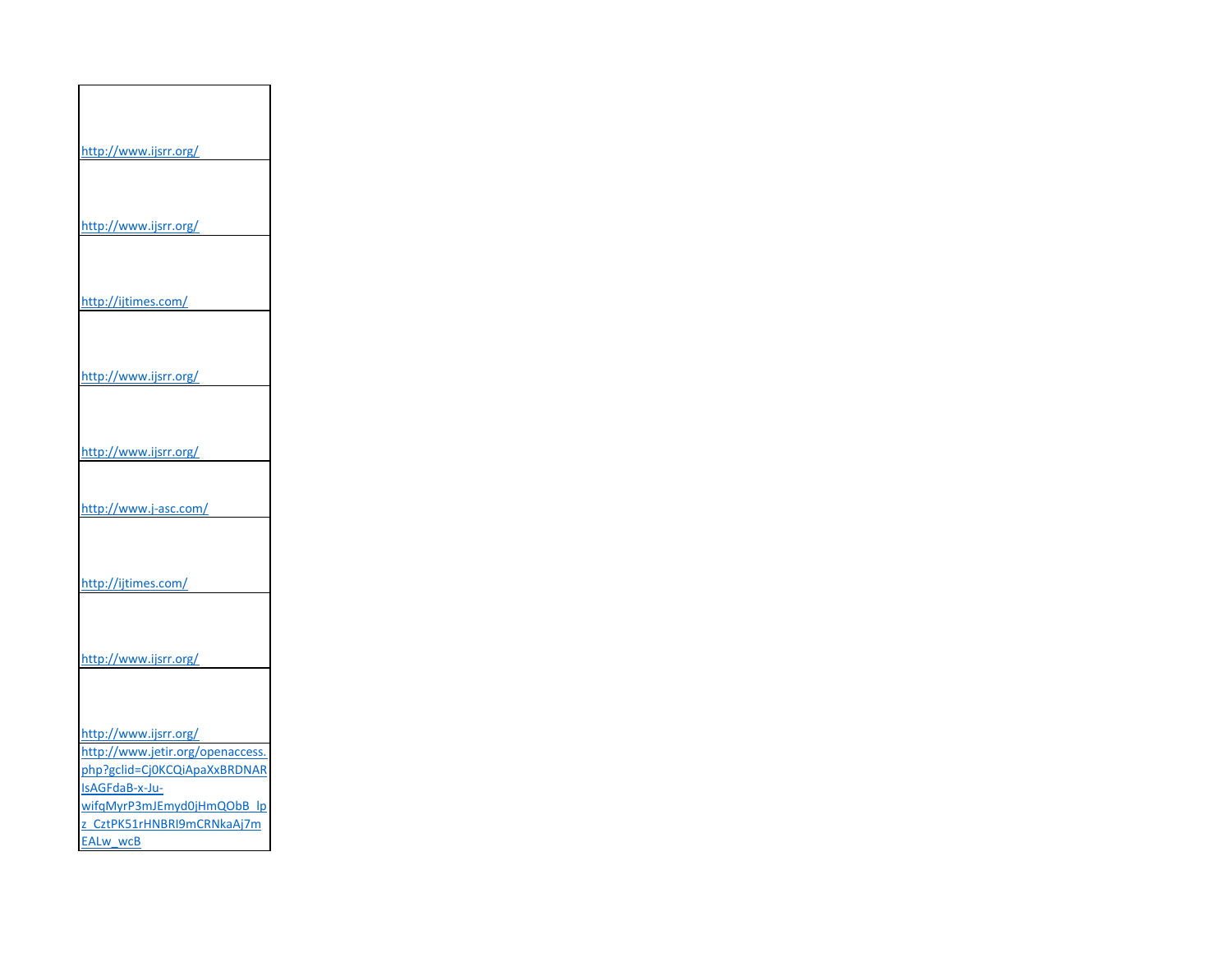http://www.jetir.org/openaccess. php?gclid=Cj0KCQiApaXxBRDNAR IsAGFdaB-x-JuwifqMyrP3mJEmyd0jHmQObB\_lp z\_CztPK51rHNBRI9mCRNkaAj7m EALw\_wcB http://ijtimes.com/ http://www.gjesr.com/index.htm l http://www.j-asc.com/ https://www.irjet.net/ https://www.ijsr.net/?gclid=CjwK CAiAgqDxBRBTEiwA59eEN4JVDZ b1WAtez09DmOmtuUQKepXYmt omNyVnPBpeel4jOh8LTHhYBRoCl GgQAvD\_BwE https://www.iosrjournals.org/ios r-jmce.html https://www.iosrjournals.org/ios r-jmce.html http://www.internationaljournals srg.org/IJCE/index.html http://ijrpublisher.com/ http://ijrpublisher.com/ http://www.ijsdr.org/ https://www.ijrte.org/wpcontent/uploads/papers/v7iicete sm18/ICETESM01.pdf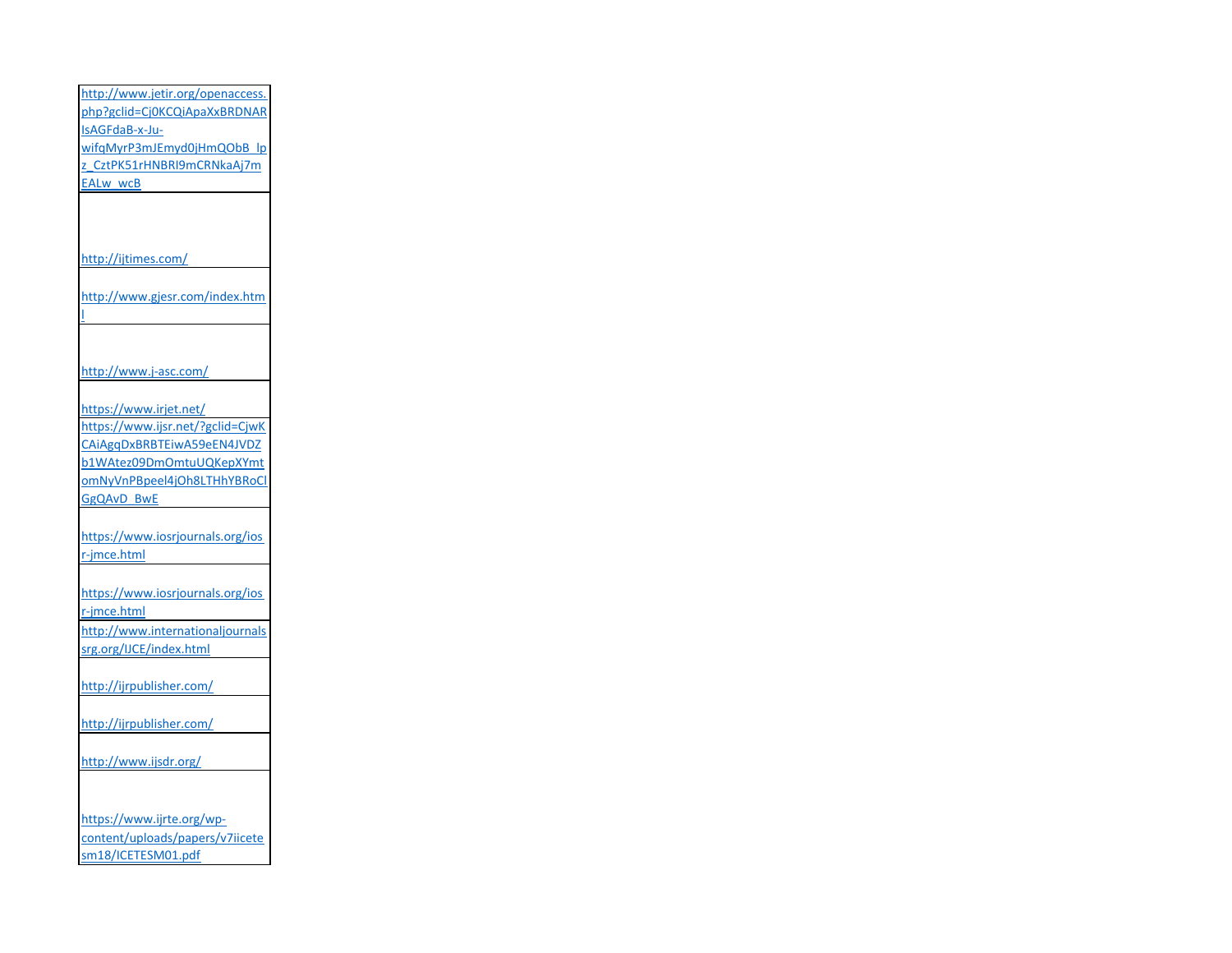http://www.ijtimes.com/papers/f inished\_papers/IJTIMESV04I1215 1223103740.pdf http://ijrpublisher.com/ http://www.spjmr.com/ https://www.ijsr.net/?gclid=Cj0K CQiApaXxBRDNARIsAGFdaB8BW prqd4bc5RVDx05N14lMVegfyK9 NXK31p43\_BsgsRFMj4w0LOBcaA pHqEALw\_wcB https://www.ijsr.net/?gclid=Cj0K CQiApaXxBRDNARIsAGFdaB8BW prqd4bc5RVDx05N14lMVegfyK9 NXK31p43\_BsgsRFMj4w0LOBcaA pHqEALw\_wcB https://www.ijsr.net/?gclid=Cj0K CQiApaXxBRDNARIsAGFdaB8BW prqd4bc5RVDx05N14lMVegfyK9 NXK31p43\_BsgsRFMj4w0LOBcaA pHqEALw\_wcB https://www.ijsr.net/?gclid=Cj0K CQiApaXxBRDNARIsAGFdaB8BW prqd4bc5RVDx05N14lMVegfyK9 NXK31p43\_BsgsRFMj4w0LOBcaA pHqEALw\_wcB https://www.irjet.net/ http://troindia.in/journal/ijcesr/i ndex.html https://www.onlinejournal.in/ijir / https://www.irjet.net/ https://rspublication.com/ijeted/ ijeted\_index.htm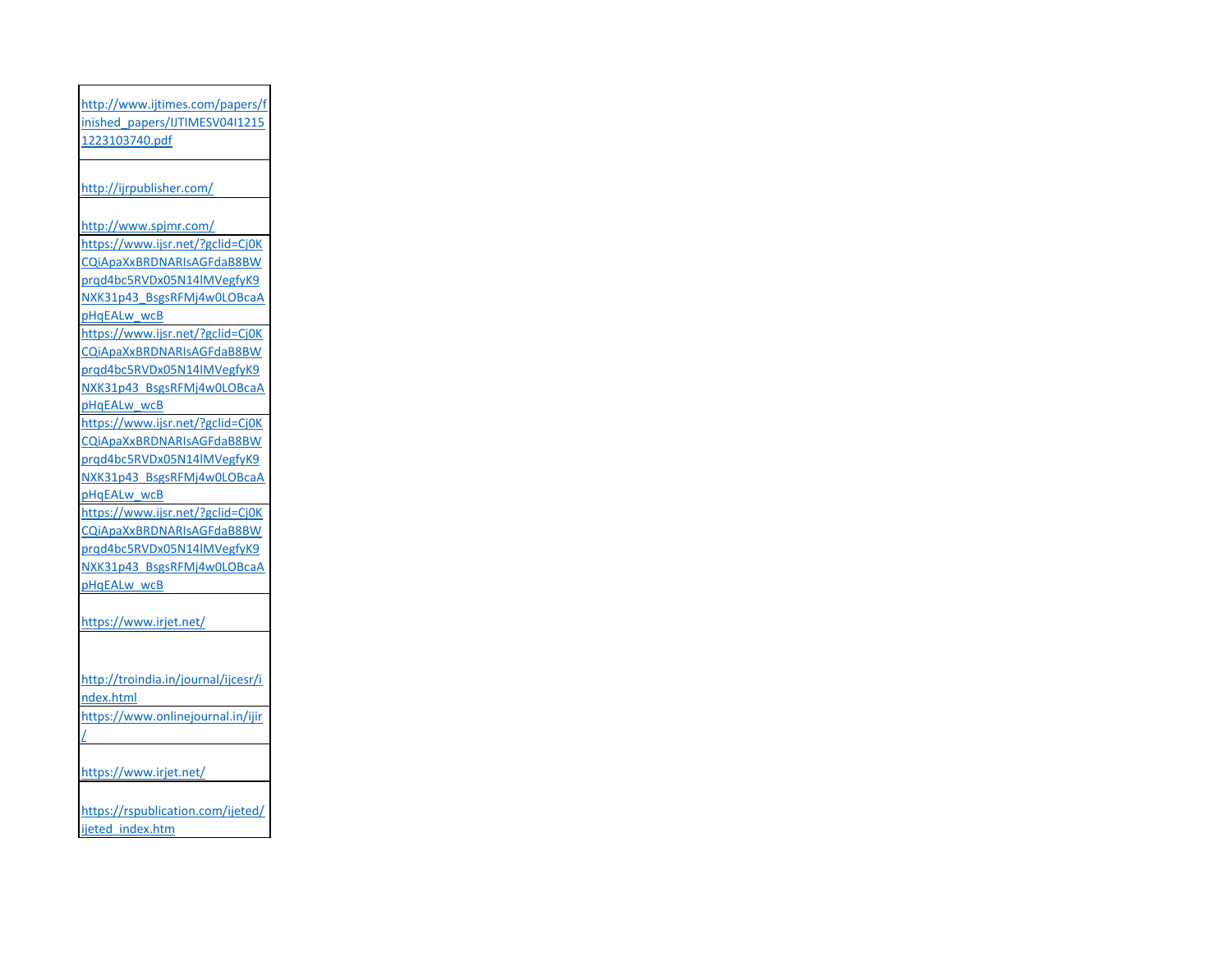https://rspublication.com/ijeted/ ijeted\_index.htm http://ijrpublisher.com/gallery/4 0-october-2018.pdf

http://ijrpublisher.com/gallery/9 5-october-2018.pdf

https://app.box.com/s/m7uxq57j b3vmwmplsfdnlowkvln76d2a

https://www.ijsr.net/?gclid=CjwK CAiAgqDxBRBTEiwA59eEN4JVDZ b1WAtez09DmOmtuUQKepXYmt omNyVnPBpeel4jOh8LTHhYBRoCl GgQAvD\_BwE

https://www.irjet.net/

http://www.ijirset.com/

http://www.ijirset.com/

https://www.ijsr.net/?gclid=CjwK CAiAgqDxBRBTEiwA59eEN4JVDZ b1WAtez09DmOmtuUQKepXYmt omNyVnPBpeel4jOh8LTHhYBRoCl GgQAvD\_BwE

https://www.ijsr.net/?gclid=CjwK CAiAgqDxBRBTEiwA59eEN4JVDZ b1WAtez09DmOmtuUQKepXYmt omNyVnPBpeel4jOh8LTHhYBRoCl GgQAvD\_BwE

https://www.elixirpublishers.com

/